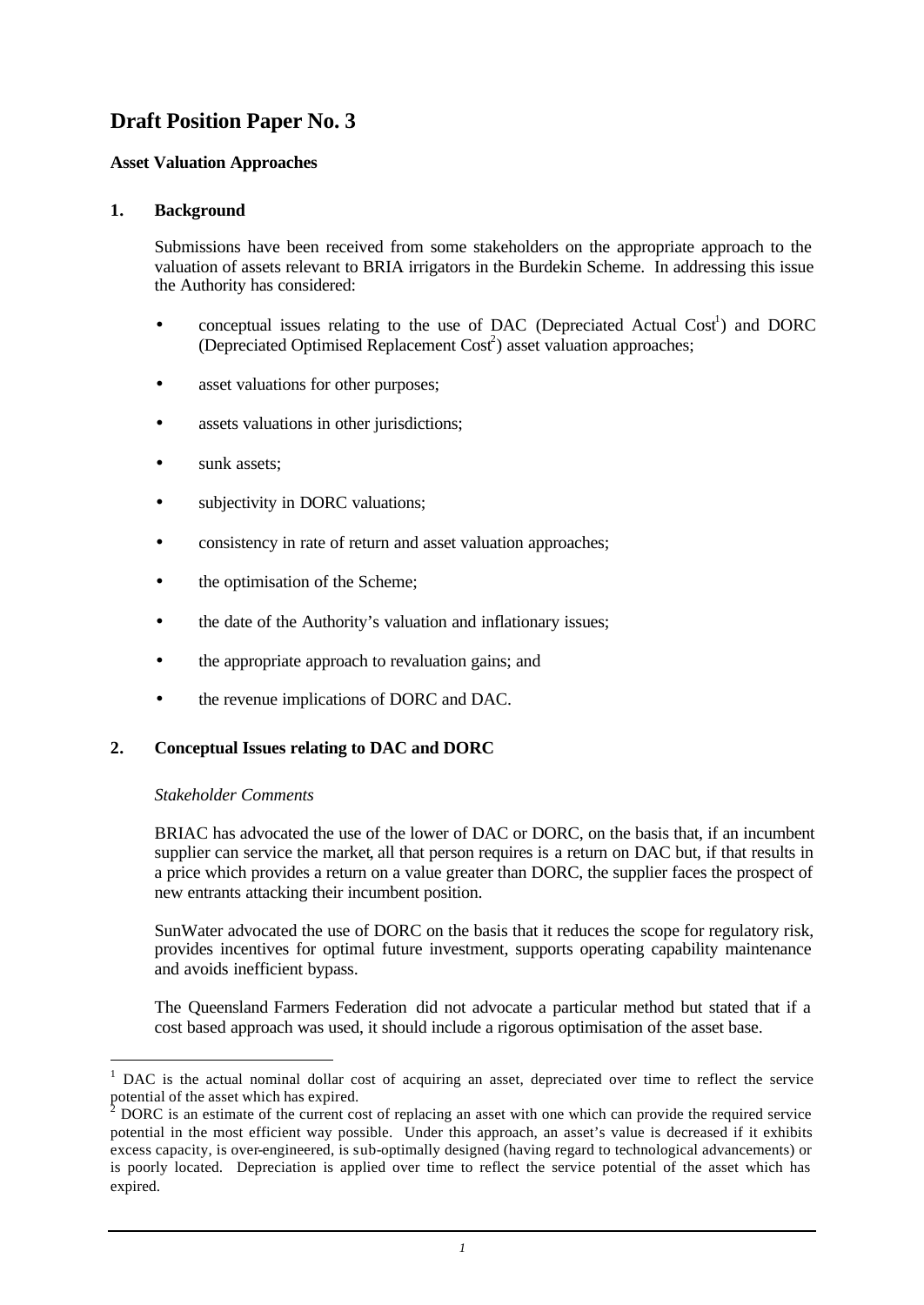## *QCA Analysis*

DAC can at times have advantages in terms of the availability of data. However, historic cost approaches:

- do not have any relation to market values or replacement costs and therefore do not provide any relevant signals about the opportunity cost of the progressive consumption of the asset through provision of services to users or the opportunity cost of replacing the existing investment;
- may lead to price shocks when assets are replaced; and
- fail to reflect the impacts on total costs of over-engineering and/or technological change.

DORC represents the value of assets consistent with the maximum price achievable in a competitive market, the benchmark for efficient pricing and service delivery. Optimisation of the asset base provides that only assets relevant to future demand and which are optimally configured and constructed are included in the DORC.

For reasons similar to those stated by SunWater, the Authority considers that DORC is the appropriate asset valuation methodology when determining the maximum allowable revenue for a monopoly services provider.

## **3. Asset Valuations for Other Purposes**

#### *Stakeholder Comment*

BRIAC commented that DORC should not be used for pricing purposes because it is not used for a number of other purposes:

- DAC is used for valuing assets for income tax purposes;
- DAC is used for valuing assets for resource rent tax purposes;
- land values used for rating purposes are based on the "salvage value" (site value) of land, excluding improvements; and
- DORC is not used by the accounting profession (refer pp.62-65 BRIAC submission).

#### *QCA Analysis*

A variety of asset valuation approaches are adopted, for different reasons and in differing circumstances, by both the private and public sectors. As a variety of approaches are possible, it is critical to ensure that the approach that is adopted is consistent with the purpose of the asset valuation. As noted by Professor Walker in an article attached to the BRIA submission:

…while CCA [current cost accounting] might be relevant to judgements about appropriate level of pricing (at least, in a private sector context) it does not follow that CCA data are relevant for the purposes of evaluating financial performance…

In this context, the Authority notes that asset values for taxation and accounting purposes are not relevant for pricing purposes. Historical asset valuations are used for taxation and accounting purposes because of a number of reasons including the availability of documentary evidence.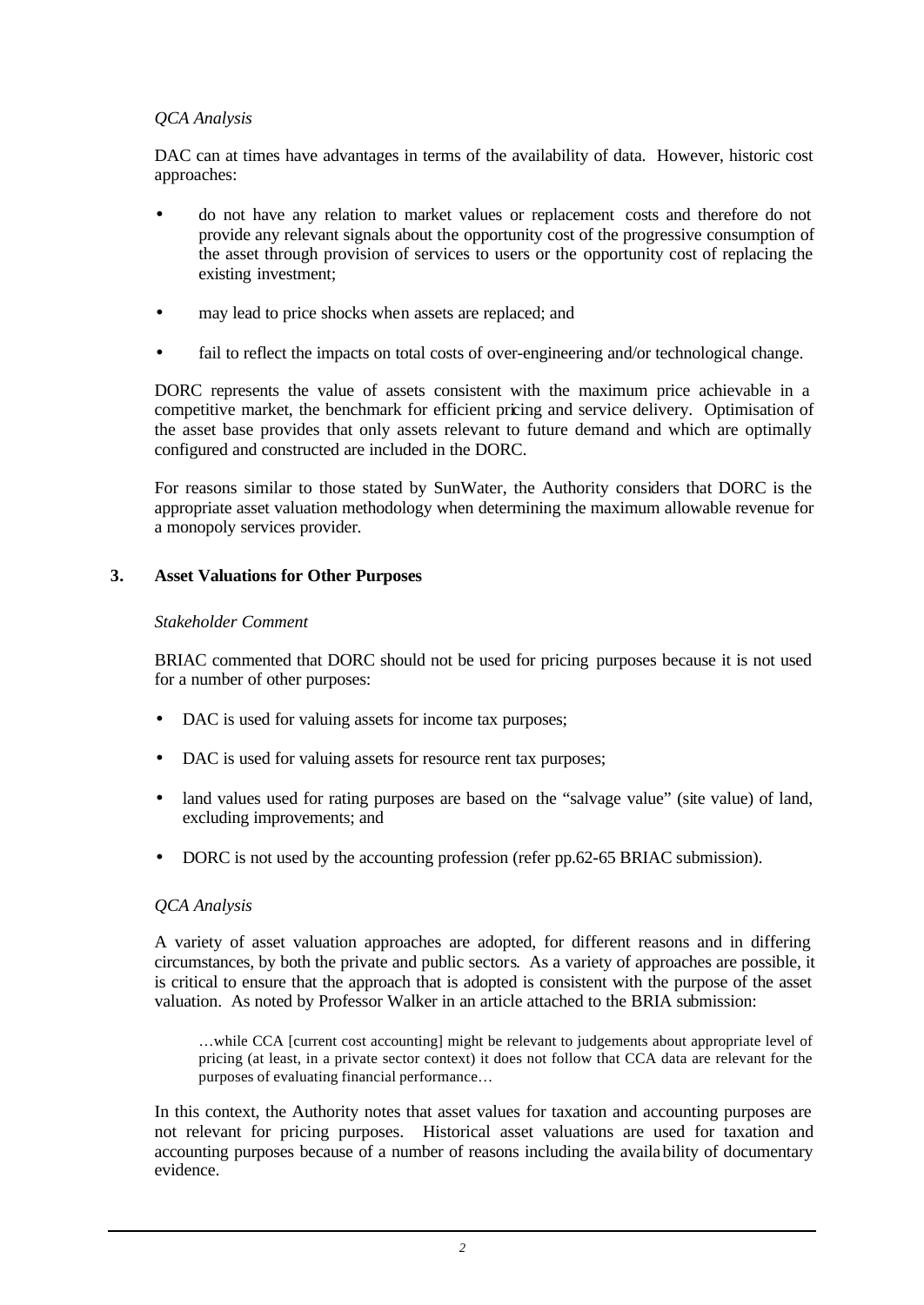Moreover, the Authority notes that the relevant accounting standard for the valuation of noncurrent assets outlines a choice of valuation approaches - the cost basis or the fair value basis. Fair value is a forward looking approach. It is defined as the amount for which an asset could be exchanged between knowledgeable, willing parties in an arm's length transaction. The majority of the top 150 Australian companies use the forward looking approach to value their land and buildings (Petske and Fowler 1999).

Regardless, prices in competitive markets are determined irrespective of the asset values noted in the accounts or taxation records of any particular private sector entity.

In summary, the Authority must choose an asset valuation methodology which best suits its purpose – and that is to determine the appropriate asset base for monopoly pricing purposes. The Authority considers that the use of DORC is appropriate for this purpose.

## **4. Other Jurisdictions**

## *Stakeholder Comment*

BRIAC argued that the New South Wales economic regulator, the Independent Pricing and Regulatory Tribunal (IPART), had accepted the investment in existing irrigations schemes was sunk capital by adopting its "line in the sand" approach (page 4 of the BRIAC's submission in response to the Authority's Draft Report).

The Mareeba-Dimbulah Customer Council stated that the asset valuation approach taken in Victoria, Western Australia and South Australia roughly aligns with that adopted in NSW by IPART (page 6).

## *QCA Analysis*

The asset valuation approach adopted by IPART requires an initial regulatory asset value to be established based on deprival value. In simple terms, that is the lower of DORC and economic value:

- the DORC valuation excludes contributed assets: and
- the economic value is calculated as the net present value of future cash flows at existing price levels. It is referred to as 'line in the sand' in IPART determination reports. The discount rate used is equivalent to the WACC value relevant to the water entity.

The regulatory asset base is then adjusted by IPART through time to take account of prudent and efficient future capital expenditure, depreciation, asset disposal and indexation.

The IPART 'line in the sand' asset valuation approach does not automatically value all past assets as zero. Using this approach, IPART has incorporated the value of past assets in determining bulk water prices for Hunter Water and allowed Hunter Water to continue to earn an ongoing rate of return on those assets.

The Authority is aware, however, that in setting prices for rural water assets IPART has not incorporated a rate of return on past assets. A negative rate of return had previously been achieved on those assets and thus its economic value was negative. However, to carry this forward was considered to distort new investment decisions, and thus IPART valued the existing assets at zero. The Authority has confirmed the above summary with IPART.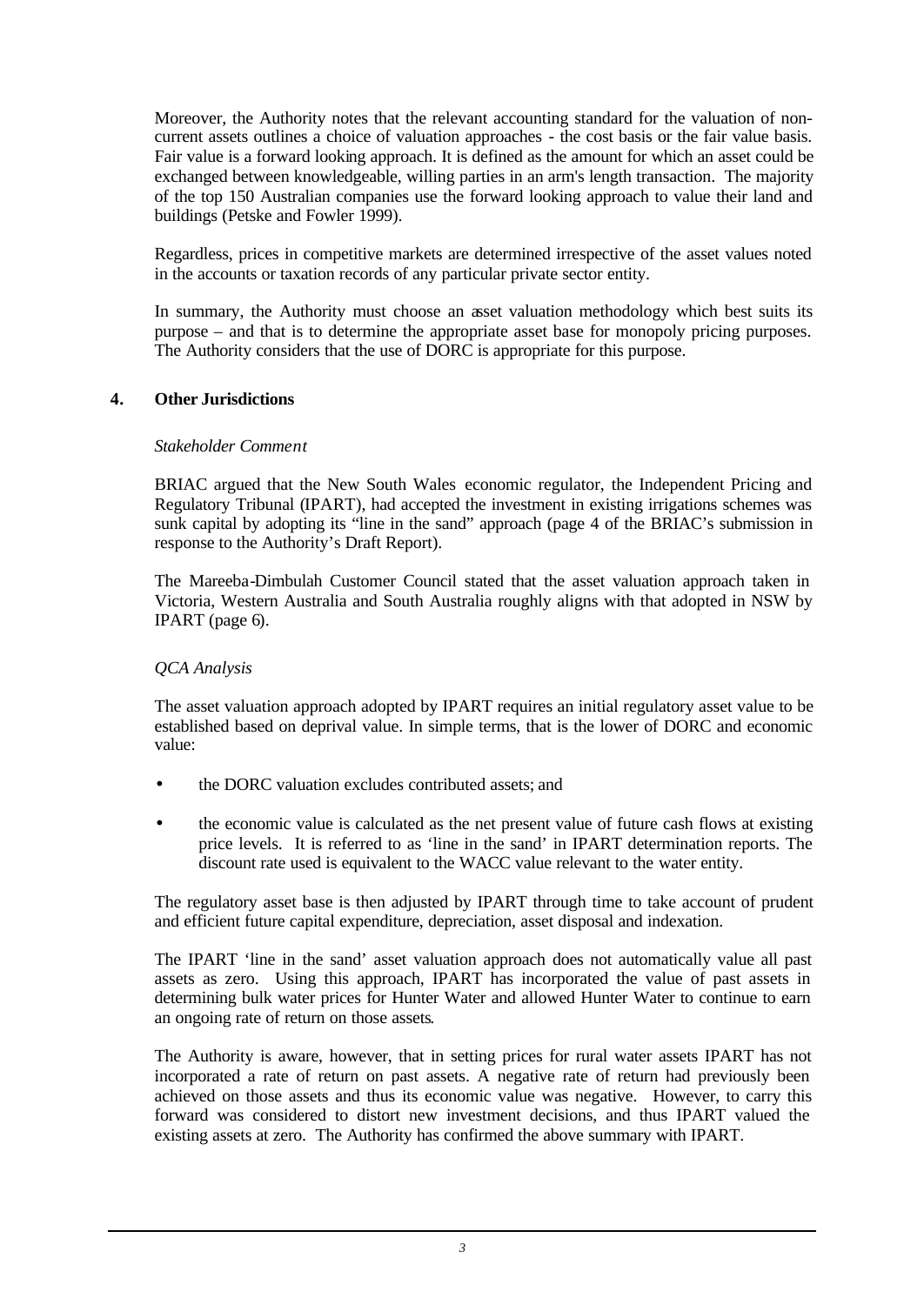The Authority notes that the application of the IPART 'line in the sand' approach in the Burdekin assessment would require an acceptance of the existing price path for BRIA irrigators which includes a rate of return on assets, and does not address issues such as capacity to pay. Such an approach would not be appropriate for this particular assessment.

The asset valuation approaches of other jurisdictions vary. Few, if any, States have achieved a rate of return on their past investments in rural schemes at this time. However, the Authority has been advised that the stances taken by Victoria, Western Australia and South Australia do not preclude achieving a rate of return on past investments in the future.

## **5. Sunk Assets**

#### *Stakeholder Comment*

In their responses to the Authority's Draft Report, BRIAC (p. 3), CANEGROWERS (p. 6) and the Mareeba-Dimbulah Customer Council (p. 4) have submitted that past assets have no opportunity cost and should be excluded from the asset base. BRIAC have also noted that future expenditure can be funded by debt finance.

## *QCA Analysis*

Exclusion of assets on the grounds that they are sunk fails to provide management with the incentive to enhance shareholder value, and does not provide incentives for the better management of assets or for future investment. As noted by BRIAC in its original submission (p. 38), future investment in regulatory assets will be influenced by past regulatory behaviour, in the absence of enforceable future pricing arrangements.

Furthermore, to automatically value past assets at zero would not be consistent with efficient outcomes that would prevail in a competitive market. For example, it is clearly not the case that a commercial investor who has paid off a rental property using past rental proceeds should recover only operating and maintenance costs in the future.

Moreover, to automatically value assets with no alternative use at zero is inconsistent with normal commercial practice. For example, neither mines nor major plant used for specific processing activities are valued at zero simply because the resources employed can no longer be used for another purpose and the investment was undertaken in the past.

## **6. Subjectivity in DORC Valuations**

#### *Stakeholder Comment*

BRIAC has questioned the use of DORC, stating that it is not a true cost but a notional cost, and its assumptions are subjective.

#### *QCA Analysis*

The Authority acknowledges that its DORC valuations for SunWater's assets are 'notional' in that they depart from the actual cost incurred in developing the Scheme. However, this is desirable as it allows the Authority to use a value that is more relevant to establishing efficient prices.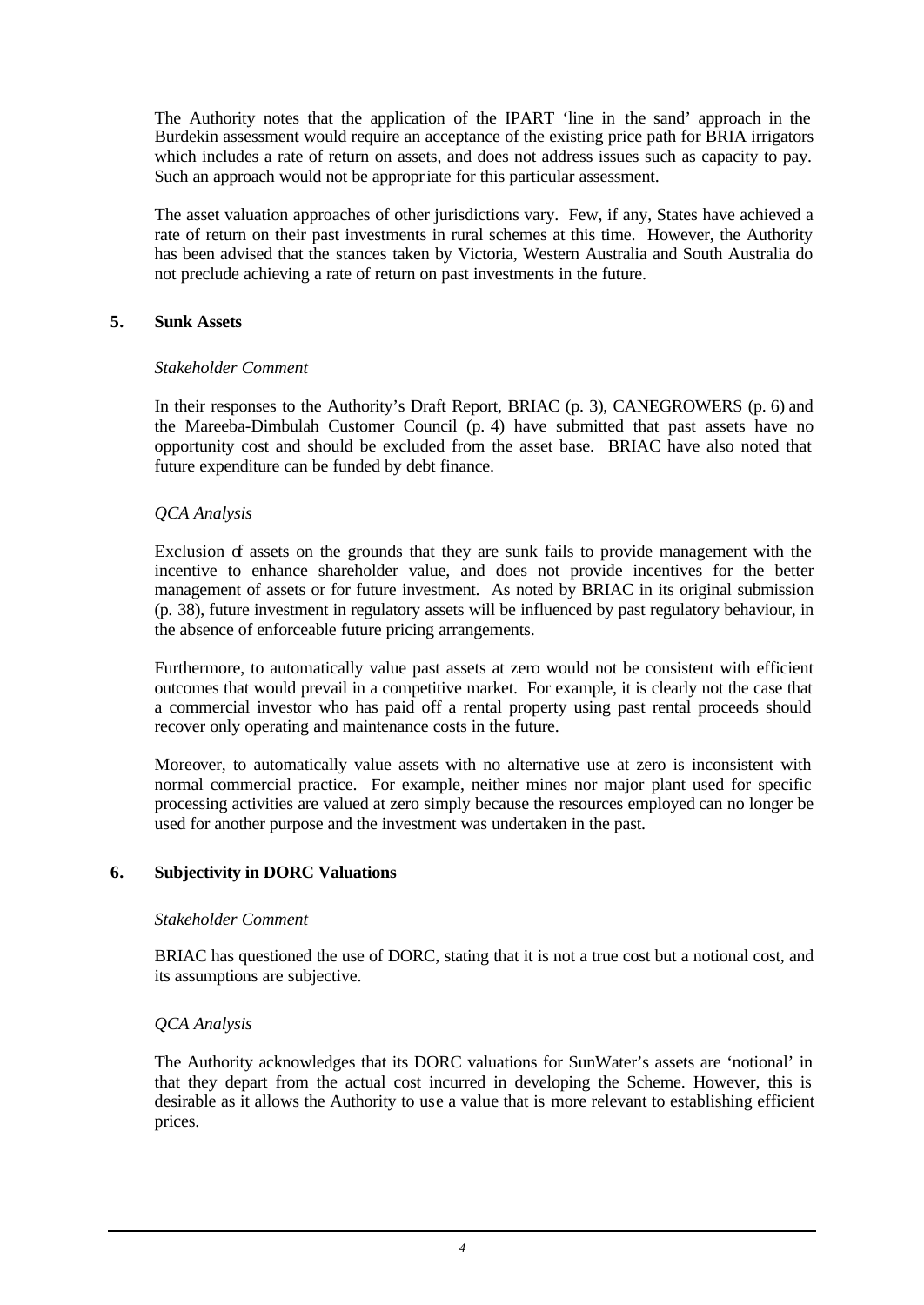The Authority recognises that DORC values are dependent on certain assumptions, and may be subject to alternative views. For this reason it has sought independent expert engineering advice in order to minimise any subjectivity.

However, the Authority considers that this DORC approach to asset valuation is preferable to the use of 'actual' costs. For monopoly service providers, the use of actual costs in determining maximum allowable revenues does not result in appropriate incentives for investment in assets or the management of assets in the most efficient manner.

In addition, the use of actual costs aggregates together expenditures undertaken in different time periods – while the figures are actuals, the results are meaningless. As an example, a block of land purchased for \$100 fifty years ago would still be valued, under DAC, at \$100. If an identical block next door (which was also worth \$100 fifty years ago) is purchased for \$10,000 today by the same owner, using historic cost valuation the two blocks would now be "valued" at \$10,100 in his books under DAC. While these are the actual purchase prices, in reality the aggregate value is a nonsense. At a minimum, historic costs need to be inflated to today's values, which may well result in values similar to DORC (depending on the level of optimisation).

## **7. Consistency in Rate of Return and Asset Valuation Approaches**

## *Stakeholder Comment*

BRIAC has argued that if the Authority is to use a private sector approach like the capital asset pricing model (CAPM) and the weighted average cost of capital (WACC) to calculate the rate of return, DAC should be used to calculate the asset value. BRIAC state that CAPM/WACC and DAC are used by the private sector and if the Authority is to be consistent it should adopt all of these approaches.

## *QCA Analysis*

As noted above, private sector entities have the choice of valuing non-current assets at cost or fair value. Thus, not all private sector firms use DAC for accounting purposes.

In any case, competitive markets set prices irrespective of the asset values noted in the accounts of the entity. Asset values measured through DAC may be completely unrelated to prices. Moreover, the return on equity calculated through CAPM is determined by reference to movements in share market parameters (share values and dividend payouts), not DAC.

The Authority notes that DORC and CAPM/WACC are both forward looking approaches. It is consistent to use both of these forward looking approaches in determining maximum allowable revenues for regulatory purposes.

## **8. Optimisation of the Scheme**

## *Stakeholder Comment*

BRIAC has claimed that the Authority has not acknowledged the implications of the Burdekin scheme now servicing a fewer number of farmers (and a smaller irrigated area) than was originally anticipated (page 4 of their submission in response to the Authority's Draft Report).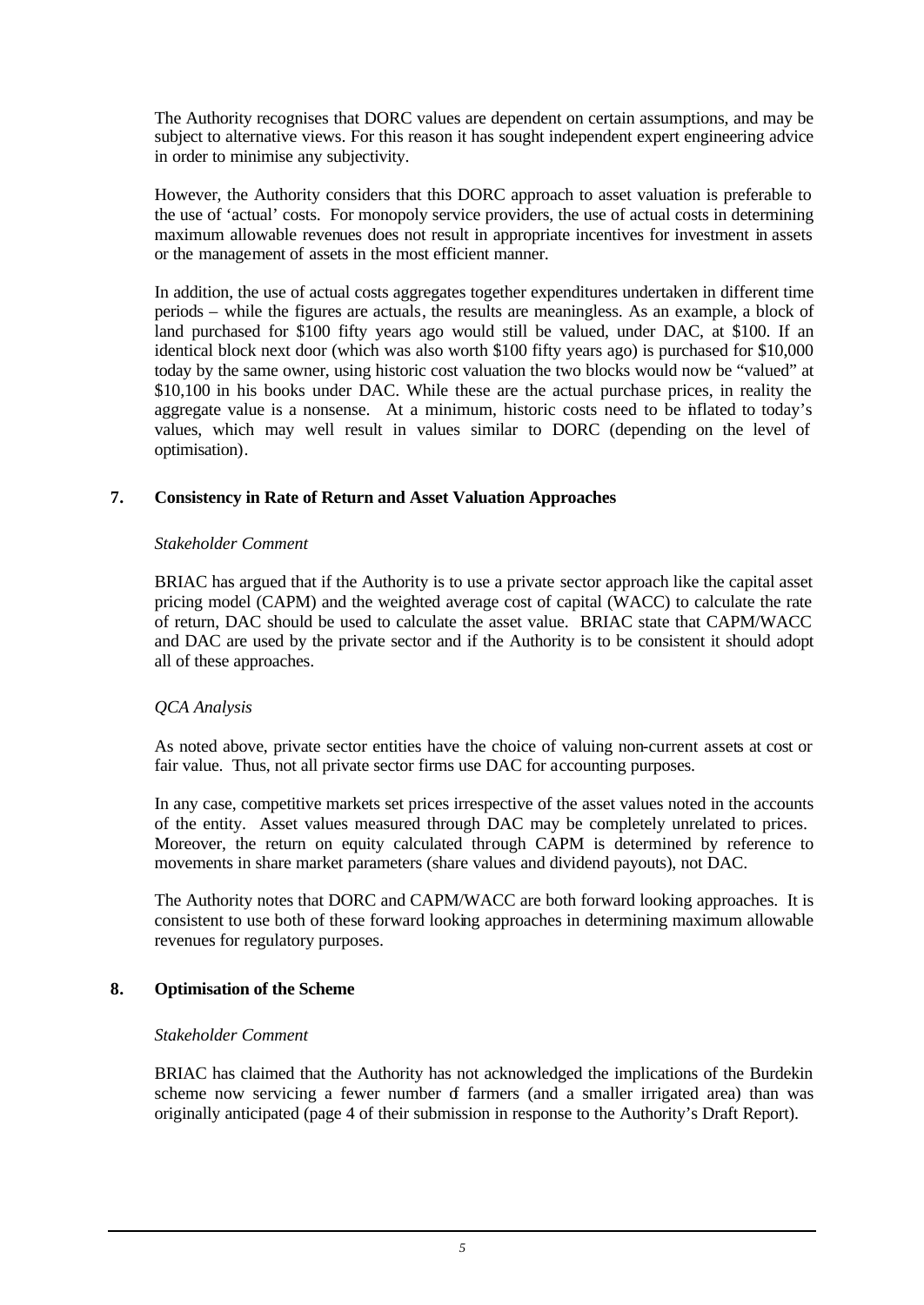## *QCA Analysis*

The Authority's optimisation approach under DORC provides that only assets appropriate to antic ipated demand are included in the asset base of the Scheme. Assets constructed to service demand that has not eventuated are not included in the asset base.

The implications of this optimisation approach is that the asset base of the Scheme is reduced for pricing purposes where existing assets are not required to service future demand. This is consistent with the outcome of competitive markets, the benchmark for efficient service delivery.

## **9. October 2000 Values and Inflation**

#### *Stakeholder Comment*

BRIAC has stated that by revaluing both assets and capital contributions to October 2000 the Authority has exaggerated the difference between irrigators' capital contributions and the cost of the scheme.

## *QCA Analysis*

Due to inflation and the time-value of money, dollars expended in different years are not directly comparable. As the date the current price paths were set was in October 2000, the Authority has brought all values to this date for comparison purposes.

The Authority determined the total value of assets and capital contributions as at October 2000 in a consistent manner. Under the DORC methodology, the total value of Scheme assets was indexed to October 2000, optimisation adjustments were applied to those values, and depreciation was deducted. In a similar manner, capital contributions were indexed to October 2000 and depreciated in line with the assets to which they were attributed.

Whilst this will result in an increase in the absolute value of 'unaccounted for capital' than if the date of evaluation was March 1980, any inflationary increase in the asset base is taken into account in the calculation of maximum allowable revenues. This is discussed further below.

## **10. Revaluation Gains**

#### *Shareholder Comment*

BRIAC submitted the use of DORC is not economically efficient where it results in inflationary indexation of capital costs and thus embeds monopoly rents. Further, BRIAC has stated the Authority 'writes up the value of Burdekin infrastructure yet does not include such nominal revaluation gains as income and count them as returns to investment' (pages 2-3 of the BRIAC submission in response to the Authority's Draft Report).

## *QCA Analysis*

The Authority's calculation of the required return on capital does take account of capital gains due to inflation. These capital gains are offset against the overall required return on an annual basis, resulting in a lower maximum allowable revenue requirement for pricing purposes. The Authority's methodology is outlined in more detail in section 11 below.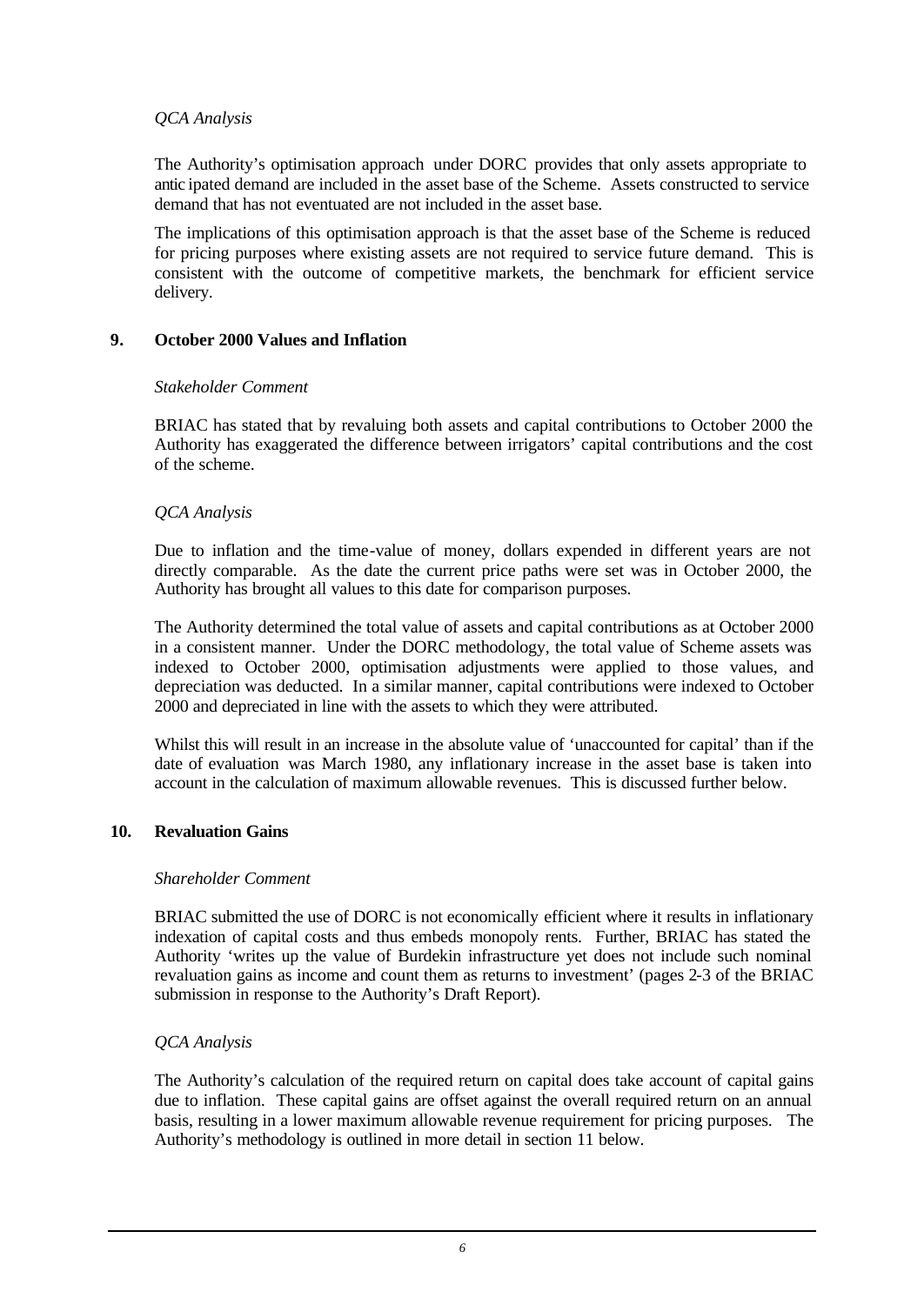## **11. Revenue Implications of DORC and DAC**

#### *A Simplified Example*

A simplified example demonstrates the implications of using DAC and DORC for generating a maximum revenue requirement.

Assume the following:

- initial capital cost of asset \$100,000 (which proxies both DORC and DAC in year 1)
- expected productive life 10 years
- inflation rate 2.5 per cent
- optimisation nil
- WACC 8.5 per cent

In calculating the maximum allowable revenues on an annual basis, the following components are added:

- the net return on capital that is, the gross return on capital (DORC x WACC) less any capital gain during that year;
- the return of capital; and
- operating and maintenance costs.

A comparison of revenues using the simplified example and DAC and DORC asset valuation methods is shown in Table 1. The simplified example is focussed on the capital components of revenue and straight line depreciation. Operating and maintenance costs are not included as they would be the same in both examples.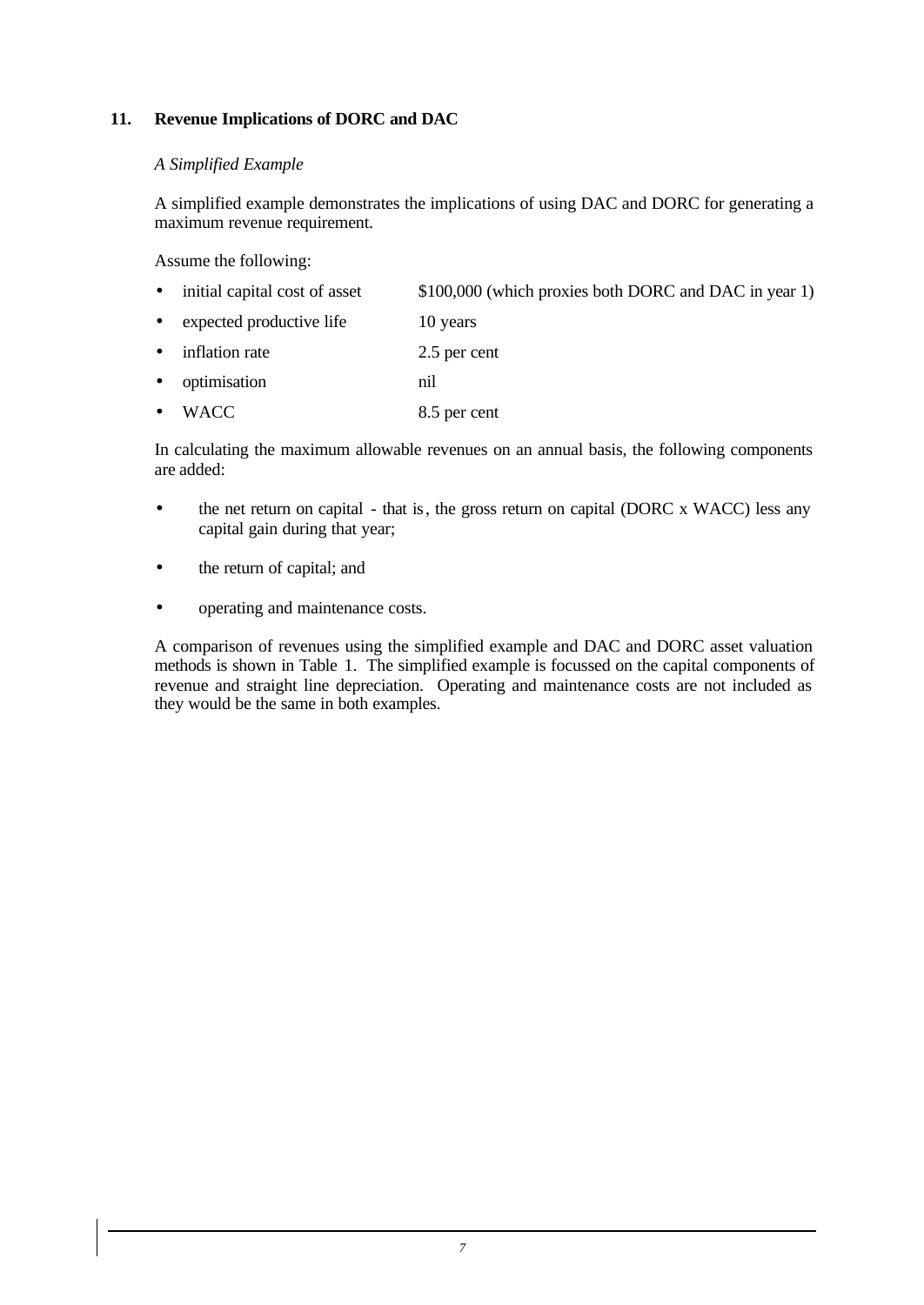|                                           |           | Year 1    | Year 2   | Year 3   | Year 5   | Year 10  |
|-------------------------------------------|-----------|-----------|----------|----------|----------|----------|
| <b>DAC</b>                                |           |           |          |          |          |          |
| Asset base                                |           | \$100,000 | \$90,000 | \$80,000 | \$60,000 | 10,000   |
| Return on capital (WACC)                  |           | \$8,500   | \$7,650  | \$6,800  | \$5,100  | \$850    |
| Return of capital (deprec.)               |           | \$10,000  | \$10,000 | \$10,000 | \$10,000 | \$10,000 |
| <b>Maximum</b><br>$\bf revenue^1$         | allowable | \$18,500  | \$17,650 | \$16,800 | \$15.100 | \$10,850 |
| <b>NPV</b> of cashflows                   |           | \$100,000 |          |          |          |          |
| <b>DORC</b>                               |           |           |          |          |          |          |
| Asset base                                |           | \$100,000 | \$92,250 | \$84,050 | \$66,229 | \$12,489 |
| Gross return on capital                   |           | \$8,500   | \$7.841  | \$7,144  | \$5,629  | \$1,062  |
| Less capital gain                         |           | \$2,500   | \$2,306  | \$2,101  | \$1,656  | \$312    |
| Net return on capital <sup>2</sup>        |           | \$6,000   | \$5,535  | \$5,043  | \$3,973  | \$750    |
| Return of capital                         |           | \$10,250  | \$10,506 | \$10,769 | \$11,314 | \$12,801 |
| Maximum allowable<br>revenue <sup>1</sup> |           | \$16,250  | \$16,041 | \$15,812 | \$15,288 | \$13,550 |
| <b>NPV</b> of cashflows                   |           | \$100,000 |          |          |          |          |

#### **Table 1: Comparison of the values used for pricing under DAC and DORC**

<sup>1</sup>Maximum allowable revenue in this simplified example is the addition of the net return on capital and return of capital components only. Operating and maintenance costs were not included as these have an equal effect on the revenues required.

 $2$ Net return on capital is gross return on capital less any nominal capital gain through inflation.

As indicated by the example above, if there is no optimisation, the net present value of cash flows would be identical over the life of the asset.